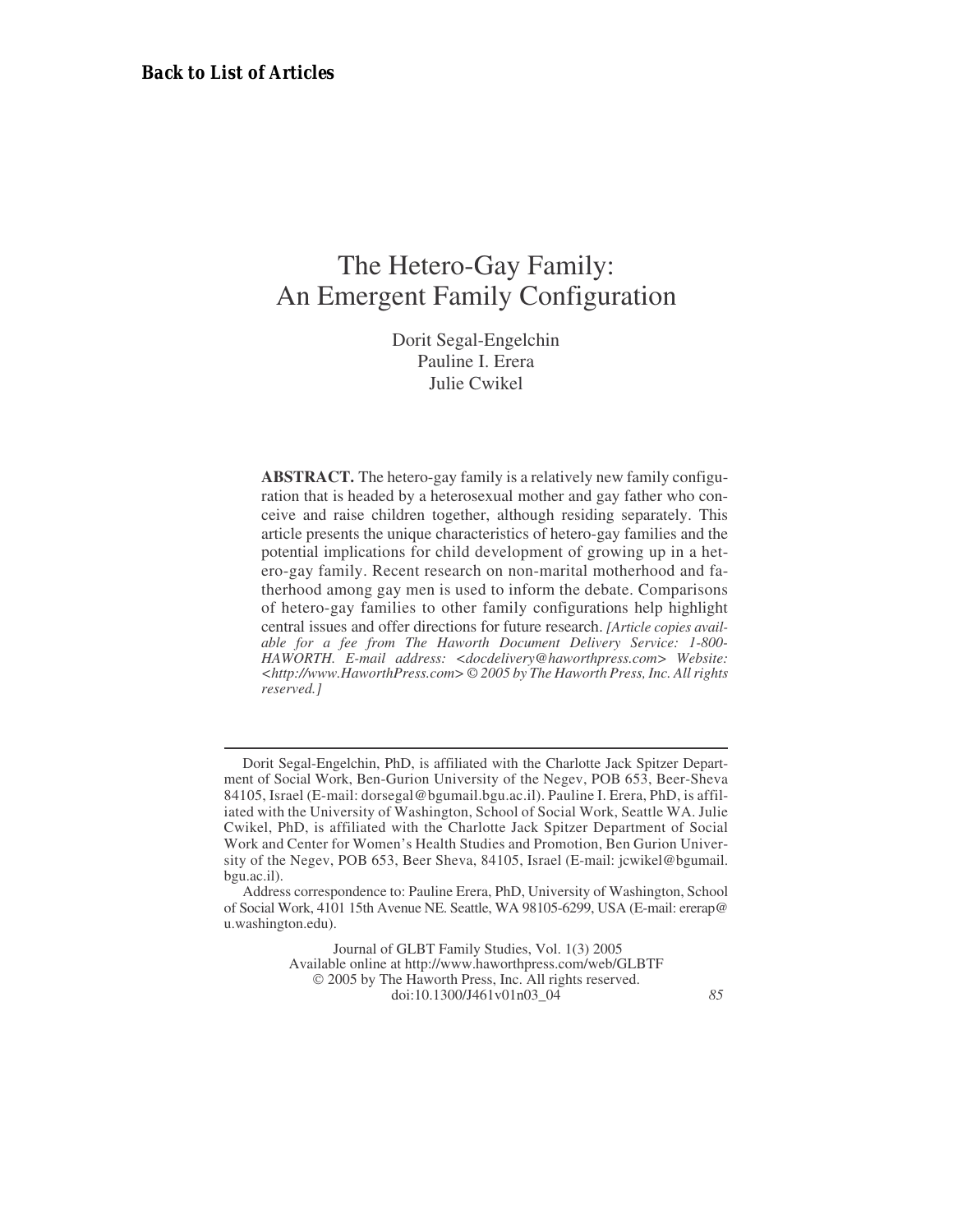**KEYWORDS.** Gay fathers, non-marital mothers, family diversity, nontraditional families, hetero-gay family

Over the past four decades, the traditional two-parent family has given way to an array of family patterns (Erera, 2002). This article considers one such family configuration: the hetero-gay family. This family is comprised of a gay man and a heterosexual woman who choose to conceive and raise a child together outside of marriage. This relatively new family configuration came to our attention through the involvement of one of the authors in a ten-year-old non-profit organization. This organization was founded by two social workers in an attempt to assist gay men and heterosexual women seeking to have shared parenthood outside the boundaries of traditional marriage. The organization is based on the premise that being a parent is an inalienable human right regardless of a person's ability or desire to be married, and that the fulfillment of that right can be made possible in the setting of an alternative family. Since its foundation about 30 children have been born to participants via artificial insemination.

This hetero-gay family resembles the post-divorce *binuclear family* (a term suggested by Ahrons, 1980) in two key aspects. In hetero-gay families, as in many post divorce binuclear families, both birth parents share parental responsibilities although they do not share a residence. Second, the children usually reside with only one of the parents, typically the mother. In contrast to post divorce binuclear families, in hetero-gay families, the parental partnership does not stem from a previous intimate relationship between the parents.

The evolution of this family pattern is linked to several social and technological changes. These include the women's liberation movement, the sexual revolution, medical advances in assisted reproduction technologies, women's increased social and economic opportunities (especially for middle-class educated women), the emergence of values emphasizing personal freedom and fulfillment, and the decreased social stigma attached to non-marital child-rearing. These changes have all contributed to an increase in non-marital motherhood (Anderson & Stewart, 1994; Burns & Scott, 1994; Miller, 1992). In addition, the growing numbers of gay men and lesbians who are coming out of the closet along with greater social acceptance of same-sex relationships has generated new family patterns in which one or both parents identify themselves as homosexual. Although to date most lesbian and gay parents conceived their children within the context of a previous heterosex-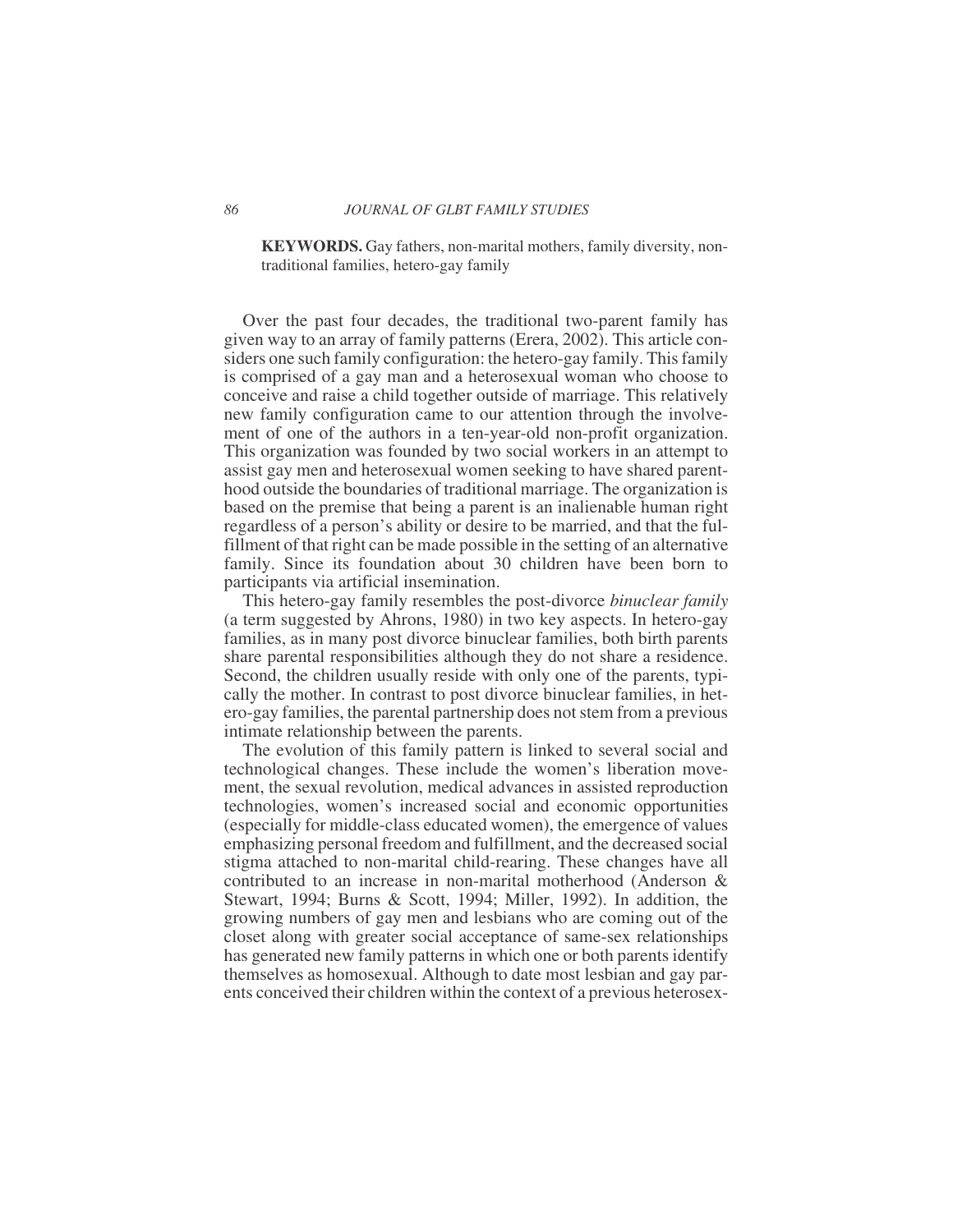ual relationship, increasing numbers of lesbians and gay men are becoming parents after coming out (Beers, 1996; Patterson, 1992). These developments, along with the increasing availability of artificial insemination, which enables women and men to fulfill their biological parenthood without intercourse and without an attachment to a partner, contribute to the emergence of hetero-gay families.

To the best of our knowledge, hetero-gay families have not yet received scholarly or clinical attention despite the growing interest in new family patterns. Several reasons may account for this. First, the number of these families is small. Second, hetero-gay families start their families at the point where divorced parents already are: co-parenting their shared children while being divorced as a couple. Thus, their families appear, on the surface, to resemble divorced families. Being less visible, they do not evoke controversy among professionals, academicians, or the public at large, and they are difficult to find and recruit for research. Third, it is conceivable that unlike divorced families, parents in heterogay families are less likely to be involved in legal struggles regarding custody, visitation, and child support as they most probably negotiate these aspects prior to becoming co-parents. Fourth, being the birth parents of their children, their decision to parent does not intersect with public policies governing adoption and foster care as it often does in the case of lesbian or gay families (Erera, 2002; Patterson, 1992).

This article has two purposes: (1) to explore the central features of hetero-gay families; and (2) to identify the research questions that need to be addressed in order to understand this family configuration. We begin with an overview of recent research on non-marital motherhood and its effects on the quality of the mothers' lives and then examine the research on fatherhood among gay men and its effects on the fathers' lives. After identifying the unique characteristics of hetero-gay families and drawing upon research on children in father-absent households, we consider the implications for child development of growing up in a hetero-gay family.

## *NON-MARITAL MOTHERHOOD*

Heterosexual women who elect to co-parent with gay men represent a unique subgroup among heterosexual women who have elected nonmarital motherhood. Non-marital motherhood has increased dramatically over the last few decades in most industrialized countries (Burns & Scott, 1994). The statistical data indicate that the rapid increase of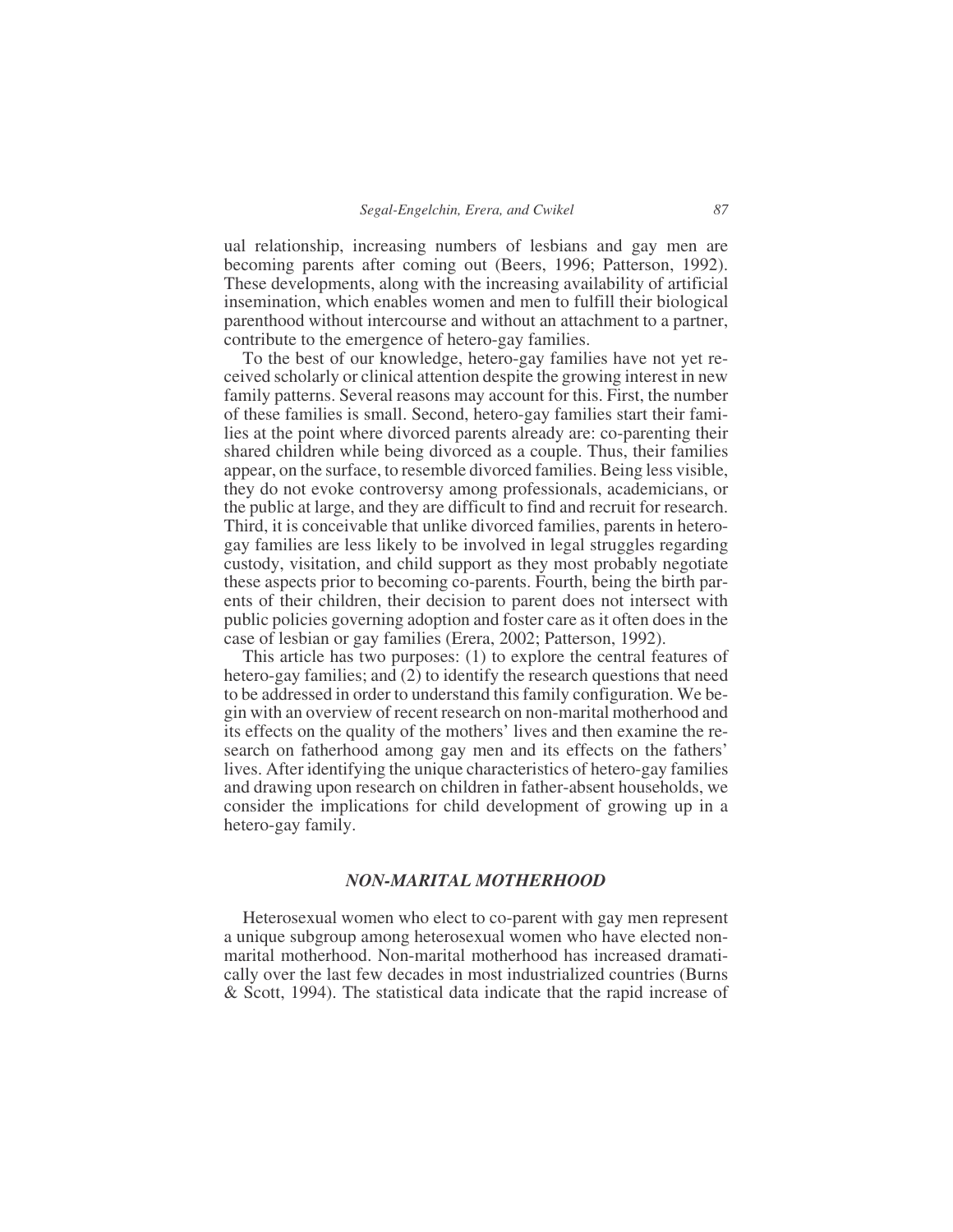non-marital motherhood is particularly apparent for upper-middle class educated professional women in their late 30s or 40s (Mattes, 1994; Siegel, 1998). In the United States for example, during the years 1980- 1990 the number of non-marital births for women between the ages of 30-34 increased by 120 percent corresponding to an increase of 78 percent for women aged 35-39 and 38 percent for those aged 40-45 (Mattes, 1994). During the 1980s, the rate of non-marital births doubled for women in academia and nearly tripled for women with professional or managerial jobs (Ludtke, 1997; Mattes, 1994). Thus, in contrast to previous decades, when non-marital motherhood was largely a phenomenon associated with teenage girls from low social-economical backgrounds, today it is mostly associated with a population of older women from higher socio-economical backgrounds (Bock, 2000; Ludtke, 1997).

These statistics point to the emergence of a unique group of unwed mothers referred to as *single mothers by choice* (Bock, 2000; Hertz & Ferguson, 1997; Mannis, 1999), defined as women who have chosen to raise their children outside of marriage or an alternative long-term partnership (Mattes, 1994; Pakizegi, 1990). It should be noted, however, that the choice made by these women refers to becoming a mother rather than to becoming a single mother. Most of the heterosexual single mothers by choice state that they would have preferred to raise their children within a marriage (Bock, 1995; Hertz & Ferguson, 1997; Ludtke, 1997) emphasizing that the inability to find a suitable partner is the determinant that led them to the second best choice–raising a child on their own (Linn, 1991; Ludtke, 1997).

One of the issues raised in literature is why these mothers could not find a suitable marital partner. While many single mothers by choice support the institution of marriage, they tend to harbor an idealized image of what marriage should be (Siegel, 1995), and they are unwilling to settle for less (Bock, 1995). Single mothers by choice tend to be very cautious about intimate relationships with men because they believe that such relationships may undermine their autonomy and independence (Miller, 1992; Renvoize, 1985). Compared to married mothers, these mothers are less inclined to accept the give-and-take of a marital relationship believing that marital relationships are too demanding and limiting of their personal freedom (Siegel, 1995). This is consistent with research indicating that married women often relinquish independence, autonomy and control, especially in traditional marriages (Anderson & Stewart, 1994).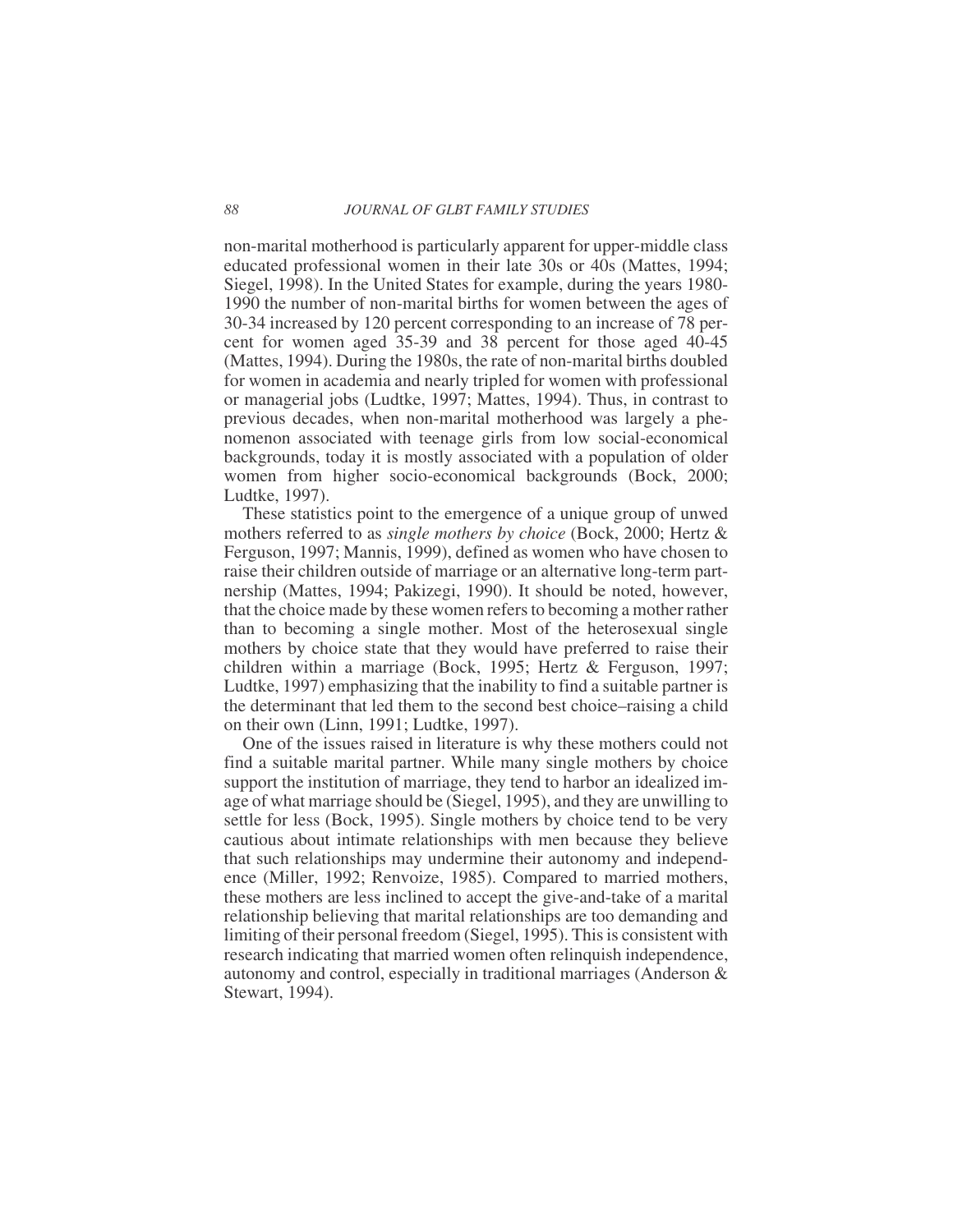It would appear, then, that while most single mothers by choice declare their wishes to marry, in reality many are apprehensive of it. Indeed, the empirical findings of Segal-Engelchin (2001) reveal that single mothers by choice, in comparison to married mothers, report higher levels of fear of intimacy in close heterosexual relationships.

#### *Pathways to Single Motherhood*

As single mothers by choice approach their late thirties and early forties, they confront the biological clock. They contemplate whether they want and will be able to raise children. Usually, they see two choices: (1) becoming mothers by establishing a family without a spouse; or (2) alternatively foregoing a family and remaining single and childless (Hertz & Ferguson, 1997; Ludtke, 1997). Although most of these women view the traditional two-parent family as the ideal family pattern (Hertz  $\&$ Ferguson, 1997; Ludtke, 1997; Mattes, 1994), they divide the dream of a family into two distinct parts: motherhood and marriage. They are determined to realize the part they believe is under their control: motherhood (Anderson & Stewart, 1994; Bock, 1995; Ludtke, 1997).

Women who choose to fulfill their motherhood usually do so via one of three major pathways: (1)sexual intercourse; (2) donor insemination; or (3) adoption (Bock, 1995; Hertz & Ferguson, 1997; Siegel, 1998). Women who want exclusive control over their children's lives often choose a father whose identity remains unknown (e.g., insemination from a sperm bank), thereby foreclosing future involvement of the birth father (Anderson & Stewart, 1994; Bock, 1995, Hertz & Ferguson, 1997). Women who are interested in the involvement of the birth father tend to choose a father whose identity is known (e.g., via sexual intercourse or a sperm donation from a known donor). This course of action leaves a window of opportunity for a future relationship for the child with her or his birth father. In making such choices, these women act as gatekeepers in the formation of the father-child relationship (Hertz & Ferguson, 1997). Nevertheless, when the father's identity is known, the nature of the father-child relationship is not entirely under the mother's control. In reality, there is tremendous diversity in these families with respect to the parental involvement of the fathers. Some fathers are actively involved in raising the child despite the fact that they do not reside with the mother and child. Some prefer a minimal involvement in the child's life while others never visit their children nor provide any child support (Hertz & Ferguson, 1997; Ludtke, 1997; Renvoize, 1985).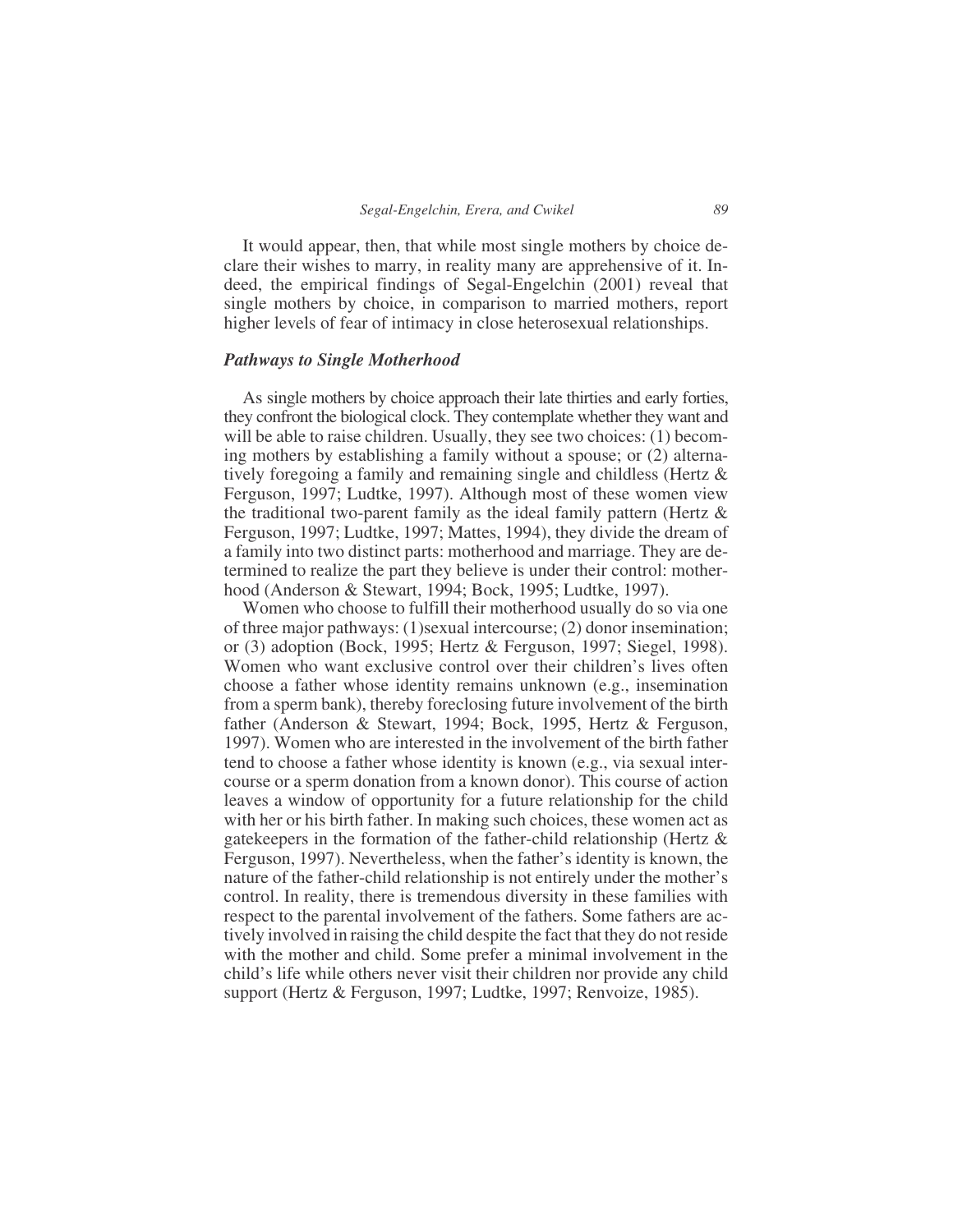#### *90 JOURNAL OF GLBT FAMILY STUDIES*

Families of single mothers by choice in which fathers participate in childrearing resemble the post-divorce binuclear family pattern in which the birth parents co-parent although they reside in separate households. Similarly, mothers in hetero-gay families may resemble divorced mothers in sharing the parental responsibilities with the non-residential birth father. Yet, in contrast to divorced mothers, the parental partnership of mothers in hetero-gay families with the birth fathers does not stem from a prior intimate relationship which theoretically might render coparenting easier by virtue of less past conflict.

Several important questions arise in regard to mothers in hetero-gay families. For instance, what are their motivations for non-marital motherhood? What were the considerations that led them to choose a gay man as a co-parent over other available options? Did they explore other options for fulfilling their motherhood such as adoption or sperm donation? How do they compare with other mothers who have elected nonmarital motherhood with respect to such issues as: views of marriage and family life, perception of gender relations, and the distribution of labor and child rearing? To the best of our knowledge, none of the published work to date has addressed these questions. Research into these issues will advance our understanding about these mothers' experiences and, furthermore, may provide a more comprehensive picture of factors related to women's family choices.

## *The Effects of Non-Marital Motherhood on the Quality of the Mothers' Lives*

The impact of family structure on mothers' well being has been extensively examined. A review of these studies indicates that alongside family structure there are other variables that are important in shaping mothers' well-being including the quality of family relationships and mothers' personal resources such as education and earning capability (Acock & Demo, 1994; Demo & Acock, 1996; Katz, 1991). Typically, these studies focus on comparisons of married and single mothers overlooking important distinctions within groups (Demo & Acock, 1996). This is especially problematic in the case of mothers who have deliberately elected non-marital motherhood as they have not been included (or identified) in most comparative studies. The few studies that have specifically addressed single mothers by choice are mostly based on small samples (Lewin, 1993; Miller, 1992; Siegel, 1995).

An exception is Segal-Engelchin's (2001) study comparing the quality of life of three groups of mothers with similar levels of personal re-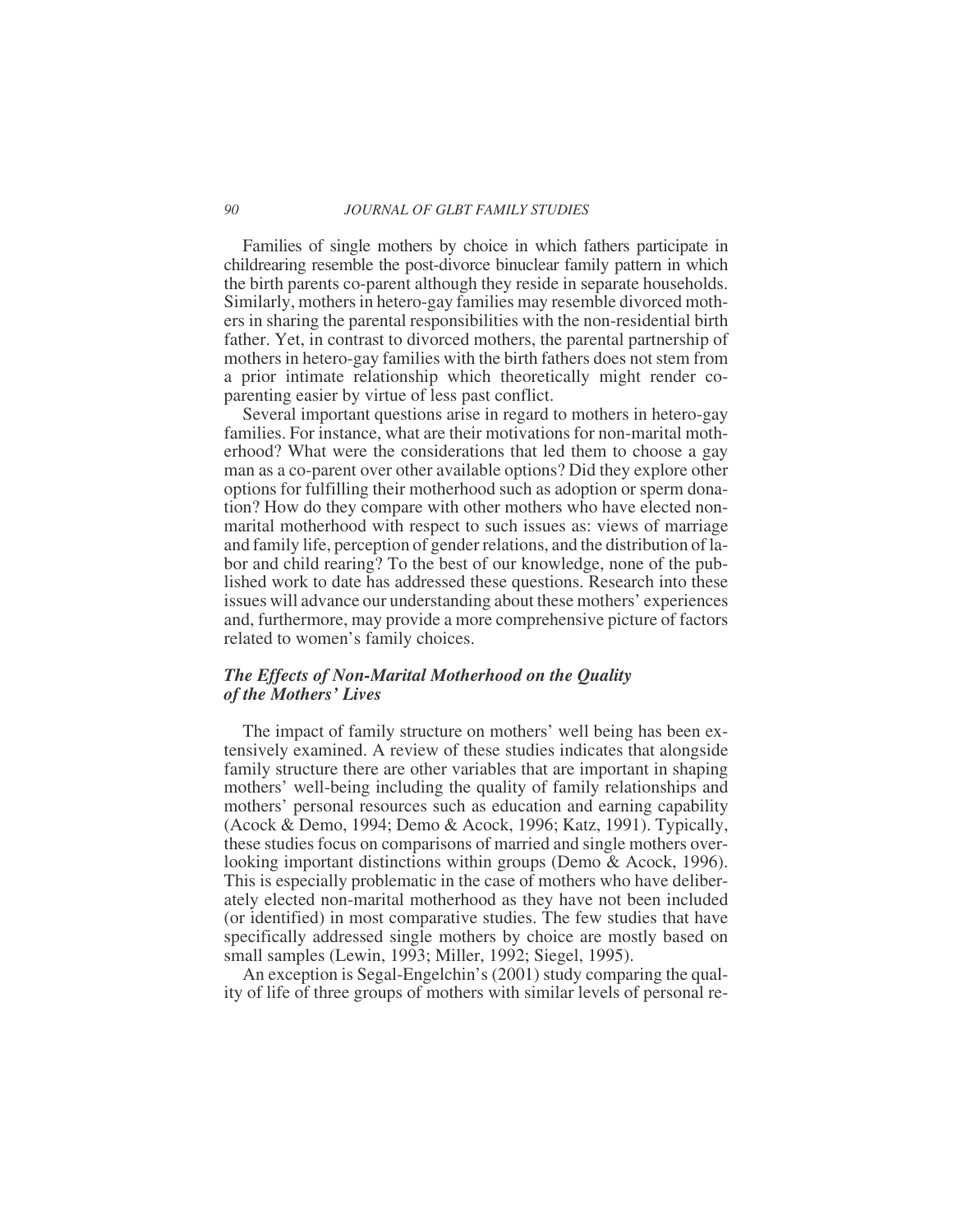sources (education, professional skills, and earning capability): nonmarital mothers by choice, divorced, and married mothers. Her study focused on four components of quality of life: physical, psychological, social, and cultural. Her findings indicate significant similarities between the three groups with respect to all four components. This suggests that family structure, in and of itself, has a negligible effect on the quality of life of mothers with high levels of personal and economic resources. This is supported by previous research showing that equating family structure with family functioning is both wrong and harmful (Acock & Demo, 1994; Hill, 1998; Silverstein & Auerbach, 1999). It might well be that the high level of personal resources which allows the mothers greater freedom of choice and independence is more important than family structure *per se* in explaining mothers' quality of life. High levels of education translate into higher financial resources which in turn empower women in many areas of their lives (Bock, 2000). Mothers with high incomes can provide high quality day care and schools for their children (Ludtke, 1997). They can pay for help with child-rearing (Bock, 1995) and home-making which makes up for the lack of a partner or husbands. Financial resources also allow mothers to continue with their personal and professional lives.

It should be noted, however, that in Segal-Engelchin's study (2001) significant differences were found between married mothers, non-marital mothers, and divorced mothers in economic status due to the additional income from fathers among married women and divorced women receiving child support. A significant difference was also found in the level of the fathers' paternal involvement. The married mothers in her study were significantly advantaged in this respect compared with nonmarital and divorced mothers. After controlling for paternal involvement and economic status, however, the quality of life of non-marital mothers was significantly higher than that of married mothers in all four components of quality of life. This suggests that although personal resources play a significant role in shaping mothers' quality of life it does not substitute for the advantages entailed in fathers' involvement in childrearing, alongside with the economical benefits.

#### *The Importance of Co-Parenting for the Mothers*

Research findings consistently point to the importance of co-parenting for mothers. Studies of two-parent families, for example, indicate that husbands' support, including involvement with child care tasks, is significantly related to women's lower levels of role strain (Erdwins, Buffardi,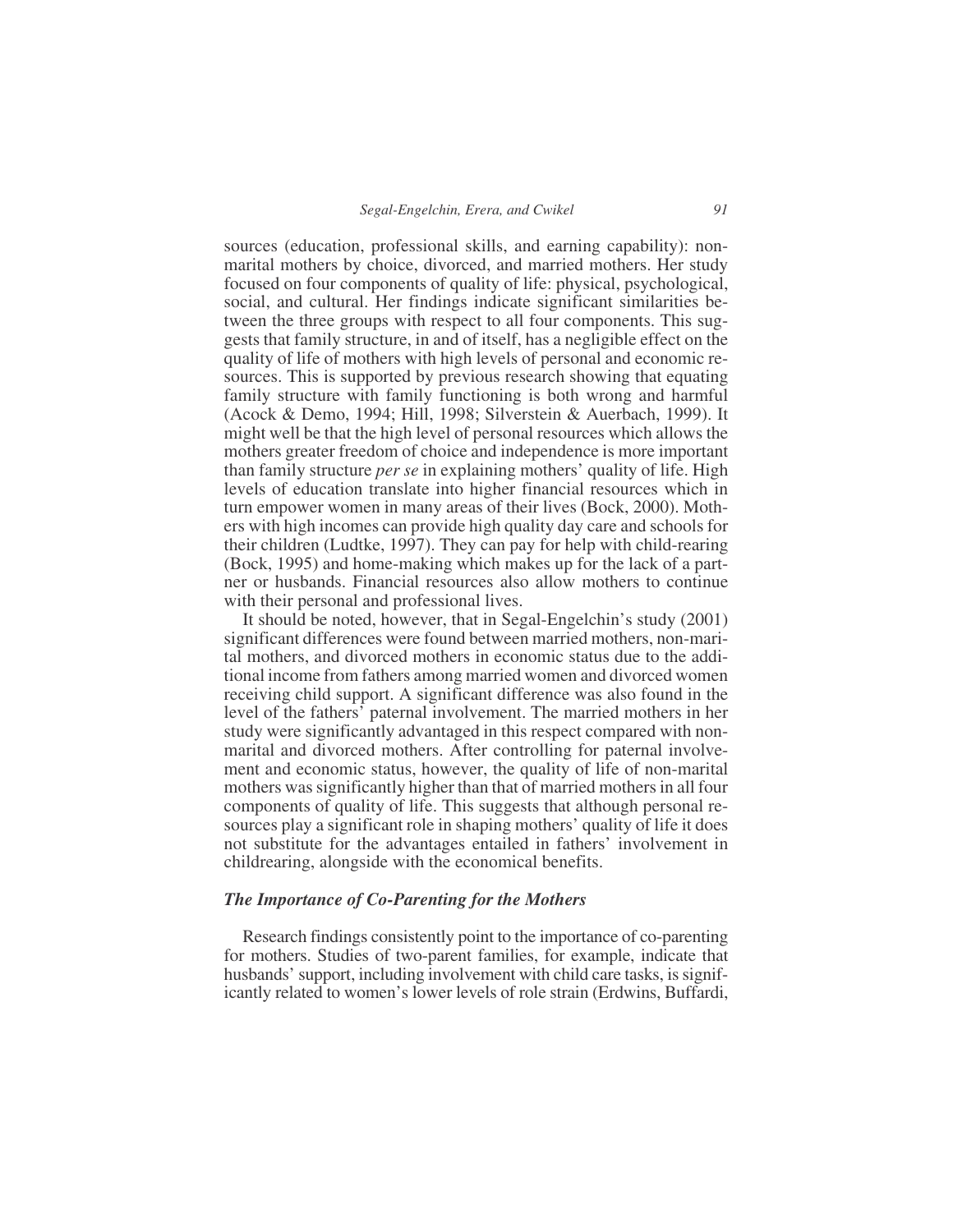Casper, & O'Brien, 2001). When couples equally share child care as well as other family responsibilities, women experience a relief from the stress of having primary responsibility for family tasks (Haas, 1980; Smith & Reid, 1986) thus contributing significantly to the mother's well-being (Blaisure & Allen, 1995; Pina & Bengton, 1993) and marital happiness (Gerson, 1993; Hochschild, 1989; Suitor, 1991).

The importance of paternal involvement is further supported by research on mothers in single parent families. Studies of divorced families, for example, indicate that the active involvement of the nonresident fathers in child rearing reduces mothers' strain and increases their ability to meet their own individual needs (Andrews & Stewart, 1994). Conversely, studies of non-marital mothers show that their daily lives entail many strains due to their lone parenthood (Bock, 1995; Ludtke, 1997; Mannis, 1999). Compared with partnered mothers, single mothers, regardless of the causes of their single parenthood, typically encounter higher levels of role stress and overload due to financial strains, child care challenges, and parenting alone (Demo & Acock, 1996; Katz, 1991). The strain and overload are often experienced as fatigue, depression and a chronic scarcity of time (Riessman, 1990). As Riessman (1990) describes it, single mothers "transform the public issue–the lack of social provisions for single women and their children–into their own private 'trouble'" (p. 127).

Given these findings as well as findings suggesting that many nonmarital mothers highly value their independence and sense of control (Bock, 1995; Miller, 1992; Renvoize, 1985), it seems reasonable to assume that single mothers who have chosen to co-parent with gay men enjoy the advantages granted to mothers in both single and partnered family structures and experience a higher quality of life if, in fact, their gay co-parent is actually shouldering a significant amount of the child care burden. Mothers in hetero-gay families sharing responsibilities with the birth father may be able to reduce the stress of parenting. In addition, they do not have to relinquish their independence as many married women in traditional families often do (Anderson & Stewart, 1994). They have the freedom and are in control of decisions regarding finances, work, scheduling, friendships, and leisure.

Taking into consideration the negative societal attitudes toward gay and lesbian parenting (Erera, 2002; Patterson, 2000), the quality life of mothers in hetero-gay families may not be all positive. These mothers are in fact confronted with two stigmas: (1) their non-marital motherhood; and (2) their co-parenting with a gay man. Despite the moderation in society's negative attitudes towards women who elect non-marital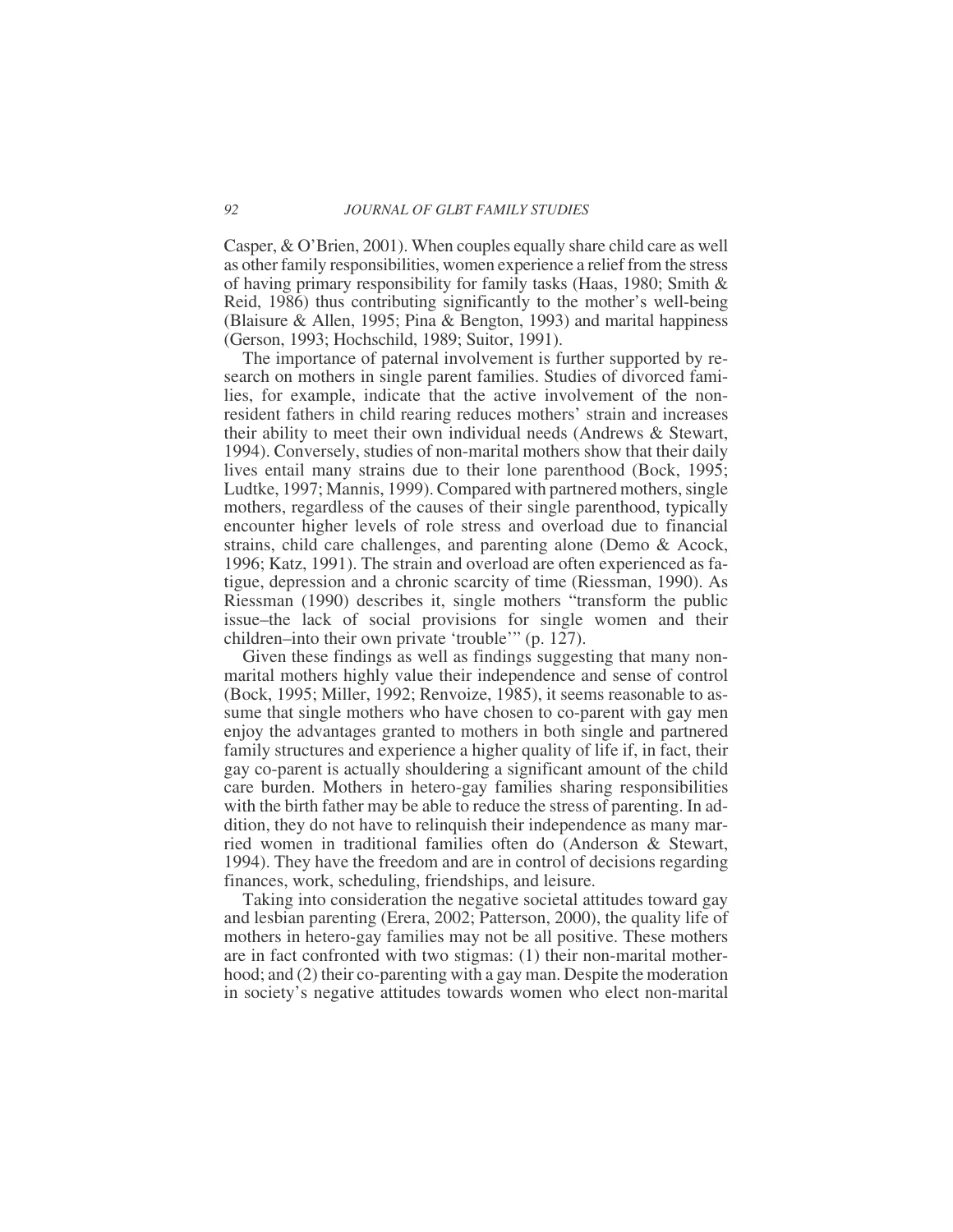motherhood (Mattes, 1994), they still are subject to social stigma (Bock, 2000) as contemporary society continues to hold the traditional two-parent family as the ideal family model (Erera, 2002; Mannis, 1999). Due to the widespread yet invalidated belief that homosexual parenting has a negative impact on children's psychological and social development (Golombok, Tasker & Murray, 1997; Patterson, 1992, 2000), it is conceivable that a single woman's choice to co-parent with a gay man increases the stigmatization attached to her family status. Stigma may affect her self-esteem. This, in turn, may adversely affect her quality of life as self-esteem has been identified as one of the major contributing factors in quality of life (Evans et al., 1993).

Further research is needed to expand our knowledge of the benefits and disadvantages of hetero-gay families for mothers and also to explore the ways in which these benefits and challenges express themselves in the mothers' perceived quality of life. Future studies addressing the quality of life of mothers across diverse family structures would clearly benefit from incorporating mothers of hetero-gay families in their samples. Their inclusion would provide an opportunity to determine whether a live-in father figure in itself or the degree of father's involvement in childrearing is the salient factor in shaping mothers' quality of life. In other words, studies including mothers of heterogay families will allow us to uncouple family processes from family structure. Moreover, it will expand the available knowledge of the role that each of these variables plays in the mother's quality of life.

#### *FATHERHOOD AMONG GAY MEN*

Most gay men who have become fathers have done so in the context of a previous heterosexual relationship. However, an increasing number of gay men are undertaking fatherhood in the context of an existing gay identity (Beers, 1996). These men become fathers through a variety of means including adoption, foster care, sexual intercourse, and sperm donation. Gay fathers who raise their children on an every-day basis often do so with a co-parent. Some choose to co-parent with a gay partner, others choose an unmarried woman (heterosexual or lesbian), and some choose to co-parent with a lesbian couple (Patterson, 1992). We focus on gay men who have elected biological fatherhood with a heterosexual woman.

Studies addressing custodial gay fathers found that they are usually highly invested parents whose parenting style incorporates consider-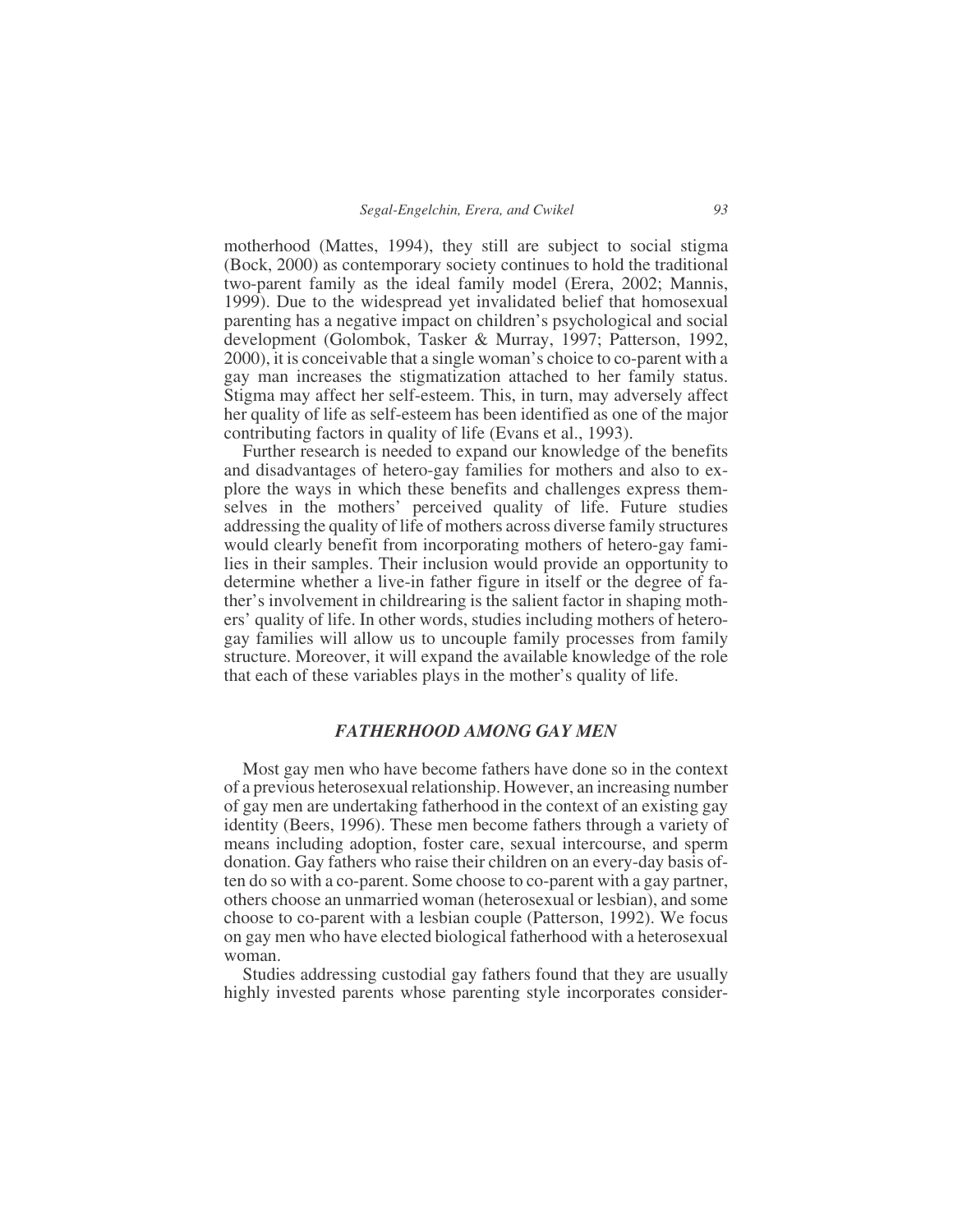able emotional expressiveness and nurturing (Bigner, 1996, 1999). Compared with heterosexual fathers, gay fathers go to greater lengths to promoting their children's cognitive skills consistently emphasizing the importance of setting and enforcing limits. They were found to be more responsive to their children's needs and more prone to offer resources for activities with their children (Bigner & Jacobson, 1989). Research findings confirm that the parent-child bond in gay and lesbian families may be closer than in traditional families (Green & Bozett, 1991) and that homosexuals are effective parents who provide a home life at a similar quality to that of heterosexuals. It has also been found that gay men, like lesbians, often have a close network of fellow gays whom they often regard as an extended family who provide validation, emotional, social, and material support (Hare, 1994; Hunter & Mallon, 1998). Based on choice and mutual agreement these extended families perform many of the same functions as networks based on marriage and kinship (Weston, 1997) and are often a more reliable and consistent support than families of origin (Demo & Allen, 1996; Green, Bettinger, & Zacks, 1996).

To date most of the literature on lesbian/gay family life addresses lesbians rather than gay men as lesbian families are more prevalent than gay families (Erera, 2002). Consequently, little is known about the reasons motivating openly gay men to pursue parenthood as well as their decisions about which pathway to parenthood to choose. It would seem reasonable to assume that the motivations to adopt a child, for instance, are different than those to pursue biological fatherhood. The decision of gay men to raise their children jointly with a heterosexual woman is especially interesting. Given the findings indicating that many gay men are involved in steady relationships with male partners (Peplau, Veniegas, & Campbell, 1996) which they usually perceive as satisfying (Peplau & Cochran, 1990), one could assume that they would prefer to raise their children together with their gay partners rather than with heterosexual women.

There are several possible explanations why some gay men may choose hetero-gay families. One explanation may be that they cannot adopt infants in their home countries or that they cannot afford foreign adoption. Another explanation may be that they do not have a steady partner or that their partner does not desire to rear a child. It is also possible that gay men who choose to co-parent with a heterosexual woman are more traditional in their family values compared with other gay men. That is, they may view the traditional family which includes two parents of a different sex as the preferred family for child development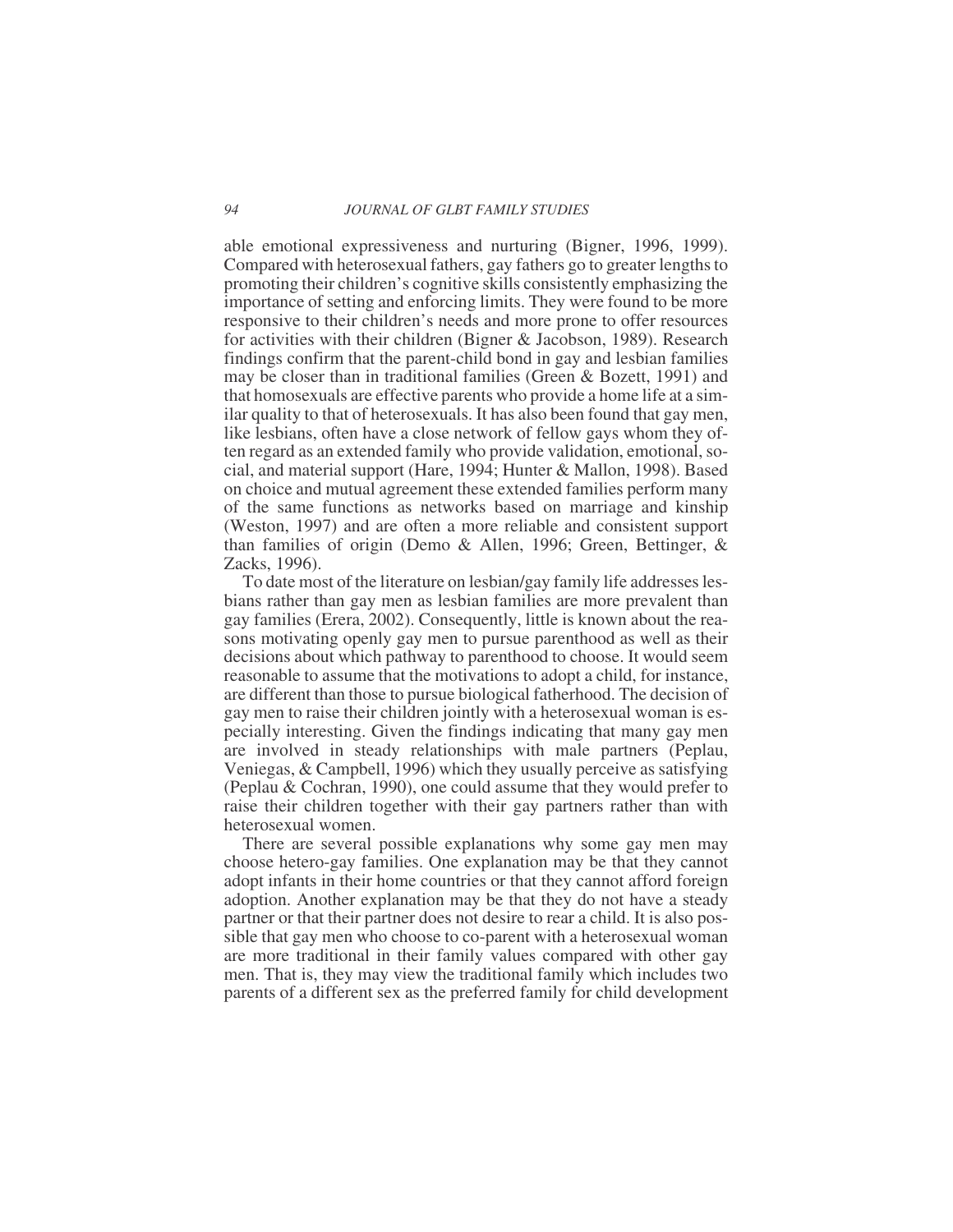regardless of the parents' living arrangements. This would suggest that these men perceive intimate partnership and parenthood as two separate matters. Another possibility is that, although they want to conceive and raise children, they do not want to undertake the full commitment of parenting on a 24-hour basis. Opting for non-residential fathering allows them to have the benefits of fatherhood without undertaking the full burden of parenting. In choosing a woman who will carry out the lion's share of child rearing responsibilities, these fathers may resemble heterosexual married fathers who usually rely on their wives as the primary care givers. Still another possibility is that men choosing a heterogay family are either closeted or not quite open about their sexual orientation. Having their children raised in a separate residence enables them to pass as heterosexuals and avoid the stigma attached to gay families especially if they are not living with a gay partner.

Another issue, as yet not addressed, concerns the unique characteristics of gay men who have chosen to co-parent with a heterosexual woman. It has been found that gay men who have become fathers after coming out report higher self-esteem and fewer negative attitudes towards homosexuality in comparison to childless gay men (Sbordone, 1993). In addition, gay men who reported that they would like to become fathers in the future showed higher levels of psychosocial development (in accordance with the Eriksonian framework) and identity formation with regard to their gay identities (Beers, 1996). It should be noted, however, that none of the published work to date has examined whether there are differences in gay fathers' characteristics across diverse family types as well as their motivations for distinct family choices. This would be a valuable direction for future research, as it will expand our knowledge about the factors associated with gay men's family lives.

# *The Effects of Fatherhood on the Quality of Life of Fathers*

Until recently, the implications for men of becoming a father have received relatively little scholarly attention. In an attempt to fill this void, Eggebeen and Knoester (2001) conducted a study examining fathers' well-being in different family configurations (childless men, fathers living with their young children, fathers living separately from their young children, fathers of adult children, and step-fathers) and across different levels of fathers' involvement with their children. These were examined in four domains of well-being: (1) psychological and physical health; (2) social interactions; (3) family relationships; and (4) work life. Their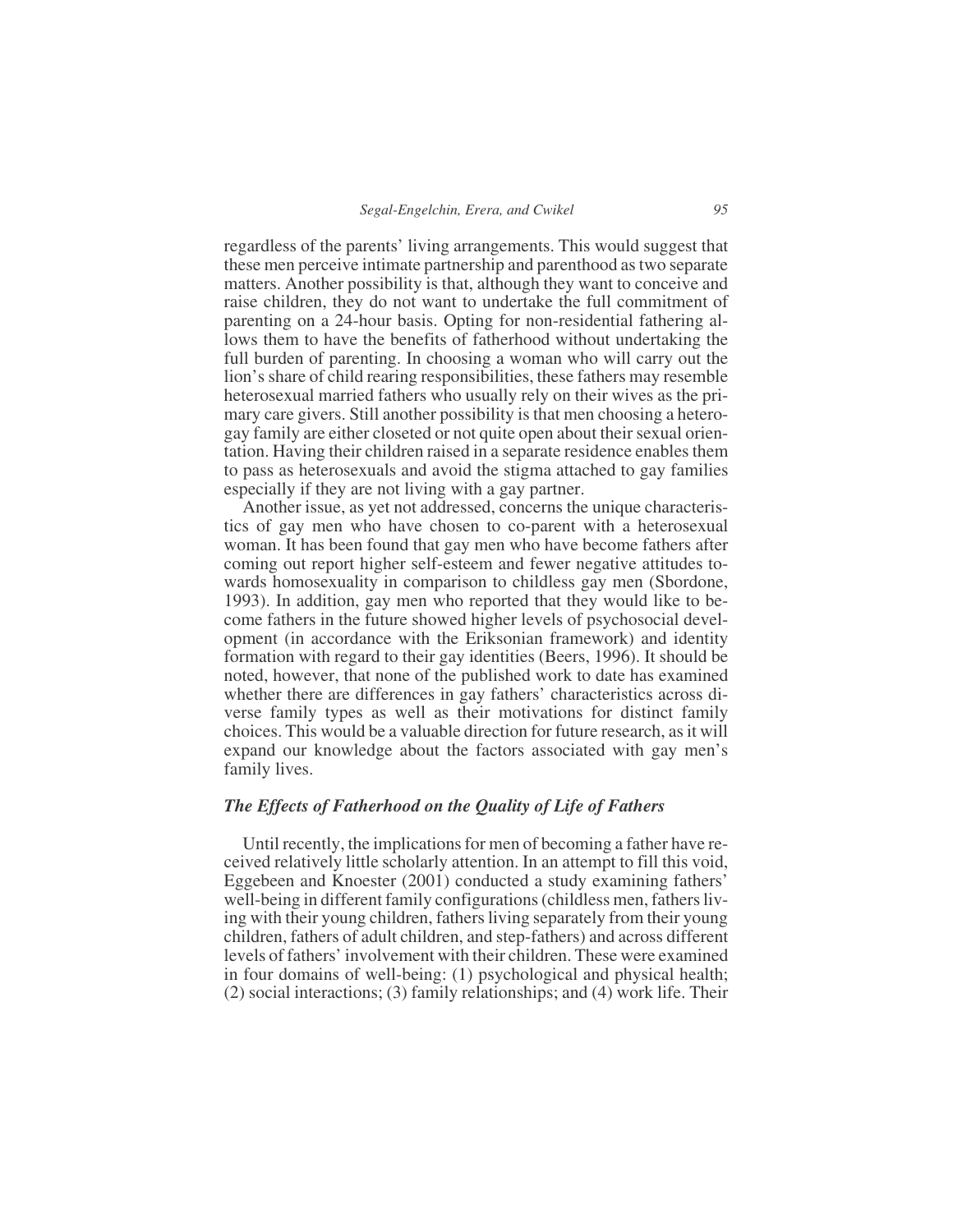findings show that fatherhood does indeed impact men's well-being. It decreases their social and leisure activities, it strengthens their intergenerational family ties, and it lessens their likelihood of being unemployed. Additionally, family status is associated with different outcomes: fathers who do not reside with their minor children are involved in a wider variety of social and leisure activities; stepfathers are less involved with their extended families; and fathers with co-resident children are less likely to be unemployed. The most pervasive effects of parental involvement were for residential fathers. However, non-resident fathers who were involved with their children had higher life satisfaction scores and were more likely to be involved in community groups compared with other non-resident fathers. It should be noted that in Eggebeen and Knoester's study, non-resident fathers were treated as a homogeneous group. It could very well be that the cause of non-resident fatherhood (e.g., divorce, non-marital childbearing) in itself impacts fathers' well-being. Nonetheless applying Eggebeen and Knoester's findings (2001) to non-resident fathers in hetero-gay families, their quality of life may be relatively high.

Further research is needed to explore the unique parenting experiences of fathers in hetero-gay families and the implications for fathers' quality of life. Given the social bias against gay parenthood, it is especially important to investigate the social attitudes these fathers encounter, and the ways in which such attitudes are associated with their parenting and their quality of life. It might well be that fathers in heterogay families experience more social support and acceptance, compared with gay fathers raising their children alone or with their partners, due to the fact that the hetero-gay family is more similar to the traditional family. The children are raised by both their birth parents, and they typically reside with the birth mother who is usually regarded as a "natural" parent. Hence, another logical direction for future studies would be to examine how the quality of life of these fathers compares with that of other gay fathers as well as of heterosexual fathers in diverse family arrangements.

### *CHARACTERISTICS OF HETERO-GAY FAMILIES*

Hetero-gay families resemble other non-traditional families in several key aspects. First, as in families headed by lesbian and gay couples and by cohabiting couples, and in contrast to traditional families, the parents in hetero-gay families are not legally married. Second, as in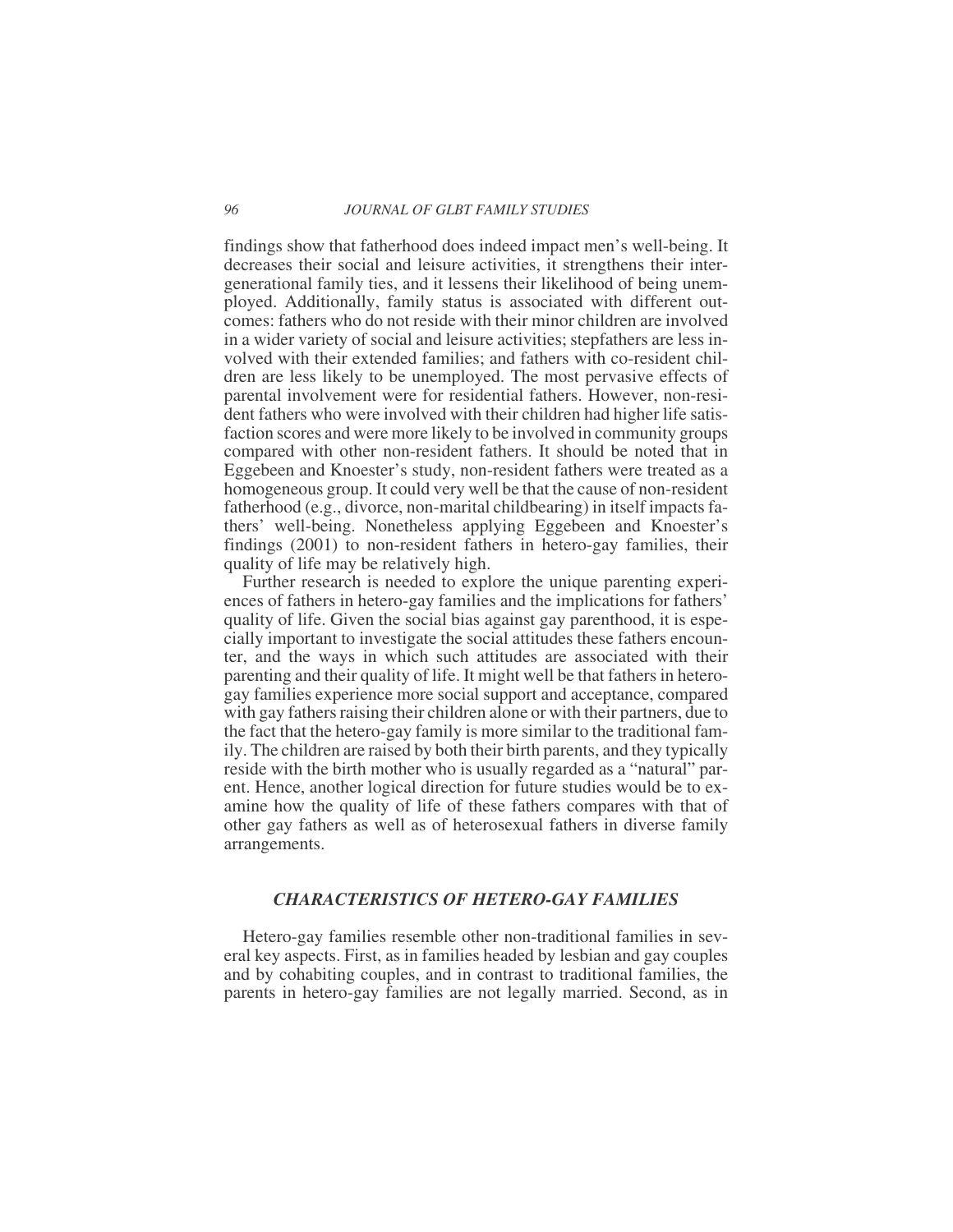families headed by single mothers and families choosing celibacy, in hetero-gay families intimate partnership is separated from parenthood. Third, as in many post-divorce families, stepfamilies and adoptive families and contrary to traditional families, the birth father does not live with the mother and the children in hetero-gay families.

While representing a non-traditional family pattern, hetero-gay families also resemble the traditional family pattern in several important aspects. First, both traditional and hetero-gay families are headed by two parents of the opposite sex. Second, in both, the parents are the birth parents. Third, the family life is centered on childrearing (see Lewin, 1993 on the centrality of childrearing in lesbian families and their resemblance to traditional heterosexual families).

This comparison suggests that hetero-gay families combine characteristics of both traditional and non-traditional families. This unique combination raises many important questions. For example, how do these parents share the parental tasks? Do they follow the traditional gender line characterizing most two-parent families whereby the mothers assume most of the household and childcare labor (Acock & Demo, 1994; Hochschild, 1989)? How do these parents reach decisions and resolve disagreements about child rearing issues? How do they resolve issues related to their different cultural, ethnic, or religious backgrounds in charting a course in child rearing? Does being the resident parent grant the mothers more power in child-related decision-making? How critical a factor is the sexual orientation of the mother? How does the co-parenting manifest itself in the daily lives of these families?

Furthermore, we need to consider the implications of significant life changes made by the parents over the course of the family life cycle. For example, what if the gay father becomes partnered? What if the hetero mother cohabitates, marries, has other children, or comes out as a lesbian? Additional questions for future research are to what extent are hetero-gay families an option exercised only by affluent parents? Also, to what extent is this family to be found among diverse cultural and ethnic populations?

Much remains to be done to understand the characteristics and internal dynamics of this unique family lifestyle. Future studies on these families have the potential not only to shed light on the characteristics and family dynamics of this relatively new family but also to enrich the available knowledge on the dynamics of both traditional and non-traditional families, as hetero-gay families combine elements of both.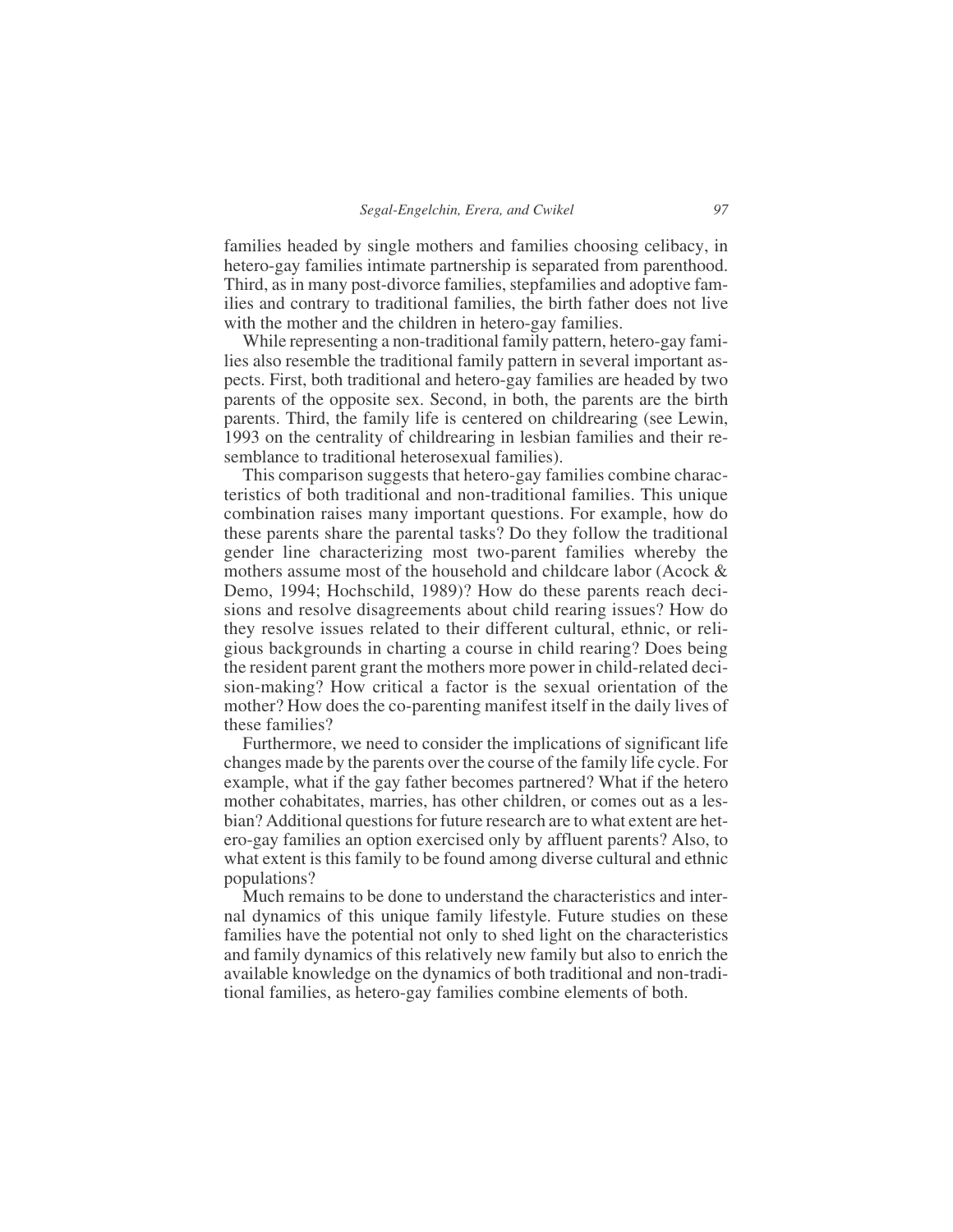## *Children Raised in Hetero-Gay Families*

One of the central questions addressed in child development research is how family structures influence child development. While this question has not yet been examined with respect to children raised in heterogay families, a review of the empirical literature on children without a live-in father figure suggests some possible implications of growing up in a hetero-gay family.

Research on the psychological consequences for children raised in father-absent families has focused primarily on children who had lived with their father during their early years and who had later on experienced parental separation or divorce (Golombok et al., 1997). Many studies that have examined the implications of parental divorce for children's scholastic achievement, psychological adjustment, self esteem, and social competence indicate that children from divorced families experience lower levels of well-being across these domains in comparison to children from two-parent families (e.g., Amato, 1999; Hetherington, 1989; Wallerstein & Kelly, 1980). Other studies, however, did not find significant differences between children of single- and two-parent families (e.g., Acock & Demo, 1994; Demo & Acock, 1996). Conducting a meta-analysis based on 92 studies that compared the well-being of children living in divorced and two-parent families, Amato and Keith (1991) found a great deal of inconsistency exists in the literature regarding the adverse effects of divorce on children's adjustment. They concluded that the view that divorce has profound detrimental effects on children and negatively impacts their psychological well-being is not supported by empirical research. Controlling for family income reveals that differences between children of single-parent families and children of two-parent families tend to be small in magnitude, statistically insignificant, or disappear (Amato, 2000).

An array of explanations has been proposed to explain the impact of parental divorce on children (see, for example, Furstenberg & Kiernan, 2001). It has been found that conflict between parents rather than father absence is the strongest predictor of emotional distress among children of divorce (Amato, 1993) and that high conflict in the family produces negative effects on children whether or not the parents live together (Amato & Booth, 1997; Amato & Keith, 1991). Thus, it appears that the circumstances that pre-date divorce may be as important for children's well-being as the parents' separation. Further, it has been found that economic strain associated with father absence rather than father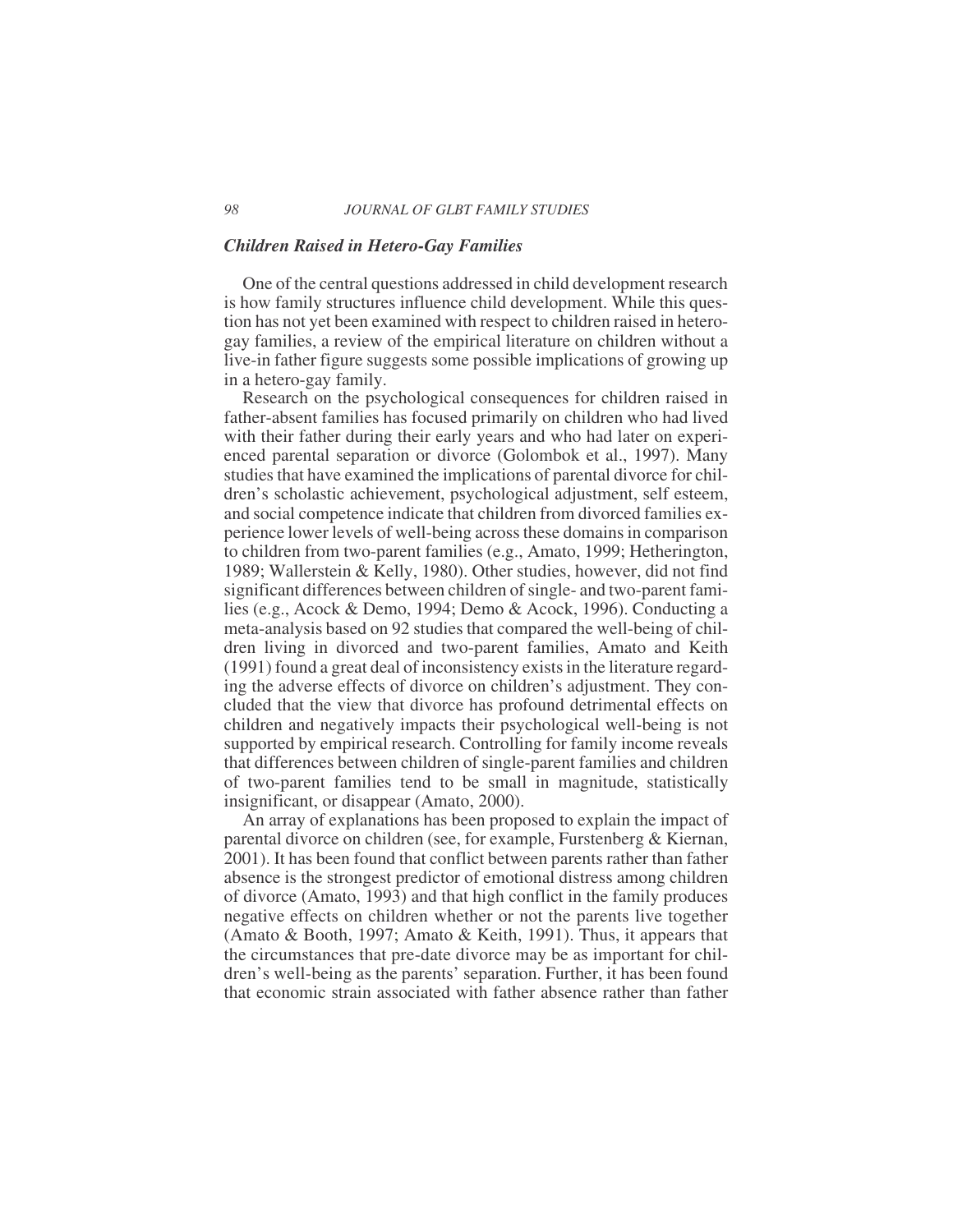absence *per se* negatively affects children (Crokett, Eggebeen, & Hawkins, 1993).

While having both resident and non-resident parents like divorced families, children raised in hetero-gay families differ from children of divorced families in key aspects. In contrast to most children of divorced families, children of hetero-gay families have been raised from infancy without a father in the household; they have not experienced a separation from a live-in father figure; nor have they experienced the distress following the dissolution of their parents' marriage. It is also conceivable that they have not been exposed to ongoing parental conflict. Furthermore, while in some post-divorce families the non-residential parent is involved with child-rearing, in most cases, the residential parent (usually the mother) is the sole care giver. This is not as likely to be the case with hetero-gay families in which the live-away father may share parental responsibilities. Finally, in contrast to children raised by divorced mothers who are often faced with economic distress (Bianchi, 1995; McLanahan & Sandefur, 1994), children of hetero-gay families are likely to enjoy relative economic security as both parents are likely to be supporting the family. Anecdotal evidence from the organization we observed also suggests that in hetero-gay families the parents tend to be financially secure, educated, upper middle-class persons who have taken into account the economic implications prior to becoming parents.

In light of these distinctions, one could expect positive outcomes for children of hetero-gay families. It might well be that the development of children raised in hetero-gay families would be more like that of children raised in two-parent families than that of children raised in divorced families. These children experience a more stable and predictable family environment, and the non-residential father is likely to be more involved with their upbringing than the average non-residential father in divorced families. Further support for the potentially positive outcomes of growing up in hetero-gay families is derived from research showing that children of gay parents do not differ from children of heterosexual parents in their academic, social, and psychological functioning (Erera, 2002; Patterson, 1992, 2000). Care giving functions can be performed by parenting figures of either sex, and a wide variety of family structures can generate positive child outcomes as long as children are cared for by at least one responsible, care-giving adult (Acock & Demo; 1994; Silverstein & Auerbach, 1999). With the stresses of raising children, a family that includes more than one adult, as is true of hetero-gay families, is more likely to contribute to positive child outcomes.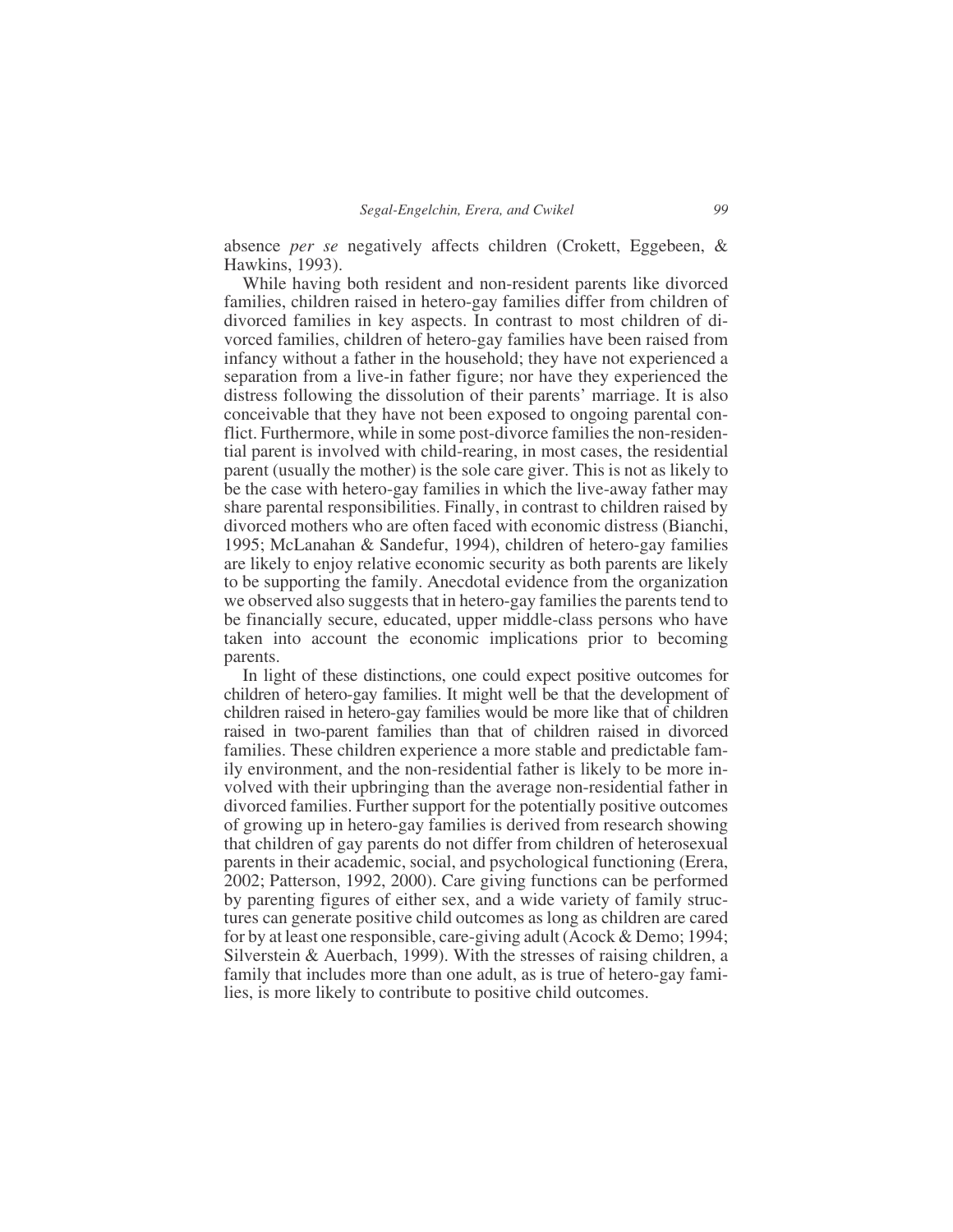#### *100 JOURNAL OF GLBT FAMILY STUDIES*

Given the negative social attitudes towards non-traditional families, and particularly towards families headed by gay/lesbian parents, one could expect that children raised in hetero-gay families would face some challenges. These children, like children of divorced families, must cope with the negative stereotypes attached to father-absent families. In contrast to most children of divorced families, these children must also cope with the negative stereotypes that stem from the bias against homosexual parenting. Nevertheless, research on lesbian and gay families suggests that their children can learn to stand up to the challenges of social disapproval and develop a respect for diversity (Bigner, 1999; Laird, 1993; Patterson, 1996). They have an opportunity to experience flexible gender behaviors and the freedom to engage in egalitarian relationships (Allen, 1997; Bigner, 1999; Blumstein & Schwartz, 1983; Lewin, 1993; Patterson, 1996).

Research is needed on the implications for child development of growing up in a hetero-gay family and specifically on the implications of being raised by a residential heterosexual mother and a non-residential gay father. In studying hetero-gay families, as with other families, the focus should not be whether this family structure is better or worse than others. Different family styles may be suitable for people whose preferences and needs differ. Research is also needed on the context of the hetero-gay family. Hetero-gay parents may be likely to place a high value on the family institution yet they defy the division of labor, disparate power relationships, and patriarchy in traditional families. By separating marriage and intimate partnership from parenthood, they demonstrate that families can be constructed without the traditional male-female intimate relationship. Combining characteristics of both traditional and non-traditional families may enable hetero-gay families to avoid some of the shortcomings and enjoy the benefits of both of these family structures.

Hetero-gay families, like gay and lesbian families, may remain on the periphery of family research and public tolerance since they threaten the cultural image of what marriage and family life is supposed to be. Incorporating these families into our studies will advance the debate about the parameters of contemporary family life. As Smith (1999) has said, we need to study that with which we may be the least comfortable, as "studying alternative families can give us insights into our own families and the status quo" (p. 134). We believe that recognition of hetero-gay families and incorporating them into the growing body of knowledge on family diversity will provide us with such insights.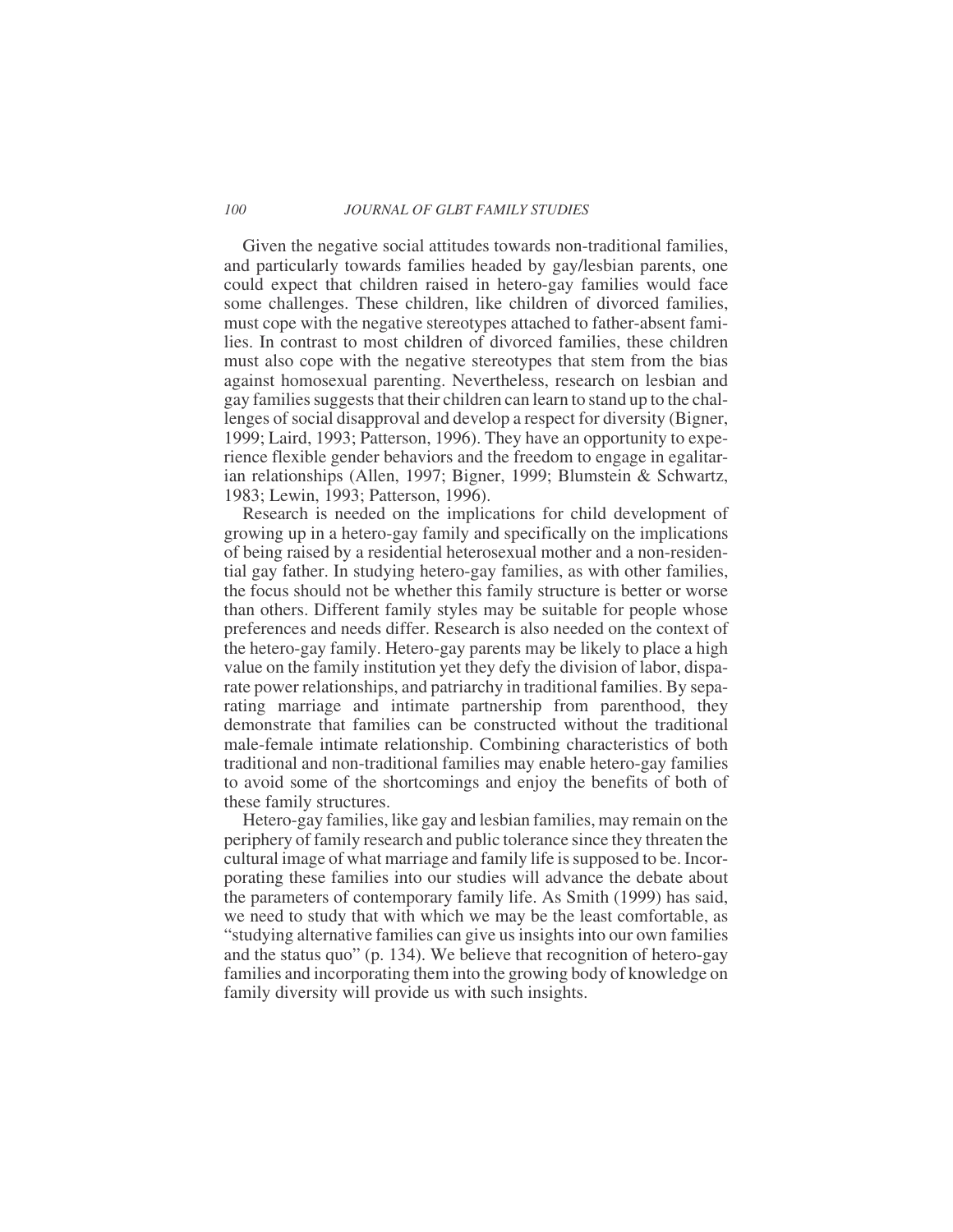#### REFERENCES

- Acock, A. C., & Demo, D. H. (1994). *Family diversity and well-being*. Thousand Oaks, CA: Sage.
- Ahrons, C. R. (1980). Divorce: A crisis of family transition and change. *Family Relations*, *29*, 533-540.
- Allen, K. R. (1997). Lesbian and gay families. In T. Arendell (Ed.), *Contemporary parenting: Challenges and issues* (pp. 196-218). Thousand Oaks, CA: Sage.
- Amato, P. R. (1993). Children's adjustment to divorce: Theories, hypotheses, and empirical support. *Journal of Marriage and the Family*, *55*, 23-38.
- Amato, P. R. (1999). Children of divorced parents as young adults. In E. M. Hetherington (Ed.), *Coping with divorce, single parenting, and remarriage: A risk and resiliency perspective* (pp. 147-163). Mahwah, NJ: Lawrence Erlbaum Associates.
- Amato, P. R., & Booth, A. (1997). *A generation at risk*. Cambridge, MA: Harvard University Press.
- Amato, P. R., & Keith, B. (1991). Parental divorce and the well-being of children: A meta-analysis. *Psychological Bulletin*, *110*(1), 26-46.
- Anderson, C. M., & Stewart, S. (1994). *Flying solo: Single women in midlife*. New York, NY.: Norton & Company.
- Beers, J. R. (1996). The desire to parent in gay men. Unpublished doctoral dissertation, Columbia University, New York, NY.
- Bianchi, S. M. (1995). The changing demographic and socioeconomic characteristics of single parent families. *Marriage & Family Review*, *20*, 71-97.
- Bigner, J. J. (1996). Working with gay fathers: Developmental, postdivorce parenting, and therapeutic issues. In J. Laird & R. J. Green (Eds.), *Lesbians and gays in couples and families: A handbook for therapists* (pp. 370-403). San Francisco, CA: Jossey-Bass.
- Bigner, J. J. (1999). Raising our sons: Gay men as fathers. *Journal of Gay and Lesbian Social Services*, *10*(1), 61-77.
- Bigner, J. J., & Jacobson, R. B. (1989). The value of children to gay and heterosexual fathers. *Journal of Homosexuality*, *18*, 163-172.
- Blaisure, K. R., & Allen, K. R. (1995). Feminists and the ideology and practice of marital equality. *Journal of Marriage and the Family*, *57*, 5-19.
- Blumstein, P., & Schwartz, P. (1983). *American couples*. N.Y.: William Morrow.
- Bock, J. D. (1995). *Single mothers by choice: From here to maternity*. Unpublished doctoral dissertation, University of Southern California, California.
- Bock, J. D. (2000). Doing the right thing? Single mothers by choice and the struggle for legitimacy. *Gender & Society*, *14*, 62-86.
- Burns, A., & Scott, C. (1994). *Mother-headed families and why they have increased*. Mahwah, NJ: Lawrence Erlbaum Associates Publishers.
- Crockett, L. J., Eggebeen, D. J., & Hawkins, A. J. (1993). Father's presence and young children's behavioral and cognitive adjustment. *Journal of Family Issues*, *14*, 355- 377.
- Demo, D. H., & Acock, A. C. (1996). Family structure, family process, and adolescent well-being. *Journal of Research on Adolescence*, *6*(4), 457-488.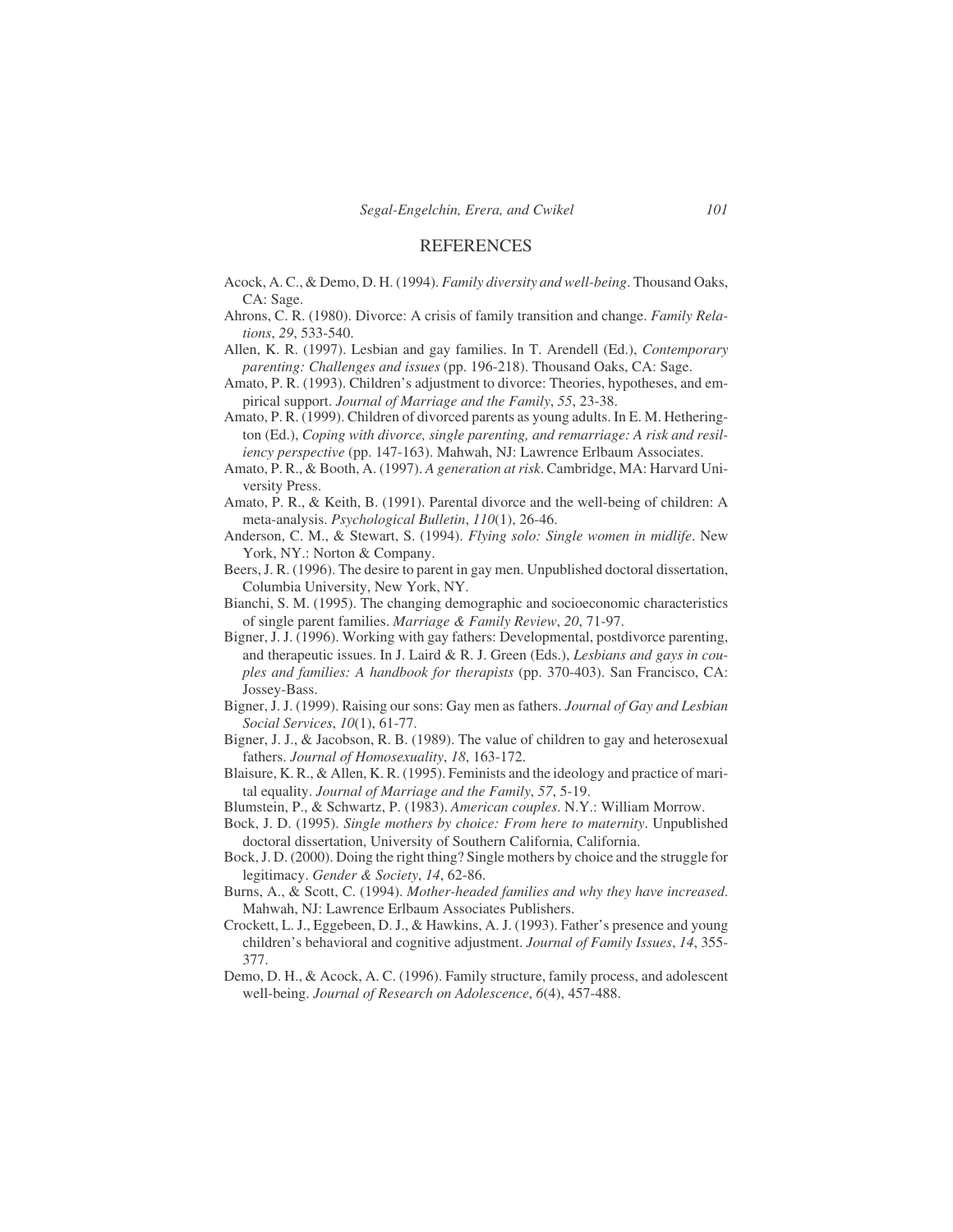- Demo, D. H., & Allen, K. R. (1996). Diversity within lesbian and gay families: Challenges and implications for family theory and research. *Journal of Social & Personal Relationships*, *13*(3), 415-434.
- Eggebeen, D. J., & Knoester, C. (2001). Does fatherhood matter for men? *Journal of Marriage and Family*, *63*, 381-393.
- Erdwins, C. J., Buffardi, L. C., Casper, W. J., & O'Brien, A. S. (2001). The relationship of women's role strain to social support, role satisfaction, and self-efficacy. *Family Relations*, *50*(3), 230-238.
- Erera, P. I. (2002). *Family diversity: Continuity and change in the contemporary family*. Thousand Oaks, CA: Sage.
- Evans, D. R., Pellizzari, J. R., Culbert, B. J., & Metzen, M. E. (1993). Personality, marital, and occupational factors associated with quality of life. *Journal of Clinical Psychology*, *49*, 477-485.
- Furstenberg, F. F., & Kiernan, K. H. (2001). Delayed parental divorce: How much do children benefit? *Journal of Marriage and the Family*, *63*, 446-457.
- Gerson, K. (1993). *No man's land: Men's changing commitments to family and work*. New York, NY: Basic Books.
- Golombok, S., Tasker, F., & Murray, C. (1997). Children raised in fatherless families from infancy: Family relationships and the socioemotional development of children of lesbian and single heterosexual mothers. *Journal of Child Psychology and Psychiatry*, *38*, 783-791.
- Green, D. G., & Bozett, F. W. (1991). Lesbian mothers and gay fathers. In J. C. Gonsiorek & J. D. Weinrich (Eds.), *Homosexuality: Research implications for public policy* (pp. 197-214). Newbury Park, CA: Sage.
- Green, R-J., Bettinger, M., & Zacks, E. (1996). Are lesbian couples fused and gay male couples disengaged? Questioning gender straightjackets. In J. Laird & R. J. Green (Eds.), *Lesbians and gays in couples and families: A handbook for therapists* (pp. 185-230). San Francisco, CA: Jossey-Bass.
- Haas, L. (1980). Role-sharing couples: A study of egalitarian marriages. *Family Relations*, *29*, 289-296.
- Hare, J. (1994). Concerns and issues faced by families headed by a lesbian couple. *Families in Society: The Journal of Contemporary Human Services*, *75*(1), 27-36.
- Hertz, R. & Ferguson, F. I. T. (1997). Kinship strategies and self-sufficiency among single mothers by choice: Post modern family ties. *Qualitative Sociology*, *20*, 187- 209.
- Hetherington, E. M. (1989). Coping with family transitions: Winners, losers, and survivors. *Child Development*, *60*(1), 1-14.
- Hill, R. B. (1998). Understanding black family functioning: A holistic perspective. Special Issue: Comparative perspectives on black family life, Vol. 1. *Journal of Comparative Family Studies*, *29*(1), 15-26.
- Hochschild, A. (with Machung, A.) (1989). *The second shift: Working parents and the revolution at home*. New York: Viking.
- Hunter, J., & Mallon, G. P. (1998). Social work practice with gay men and lesbians within communities. In G. P. Mallon (Ed.), *Foundations of social work practice with lesbian and gay persons*(pp. 229-248). New York, NY: Harrington Park Press/ The Haworth Press.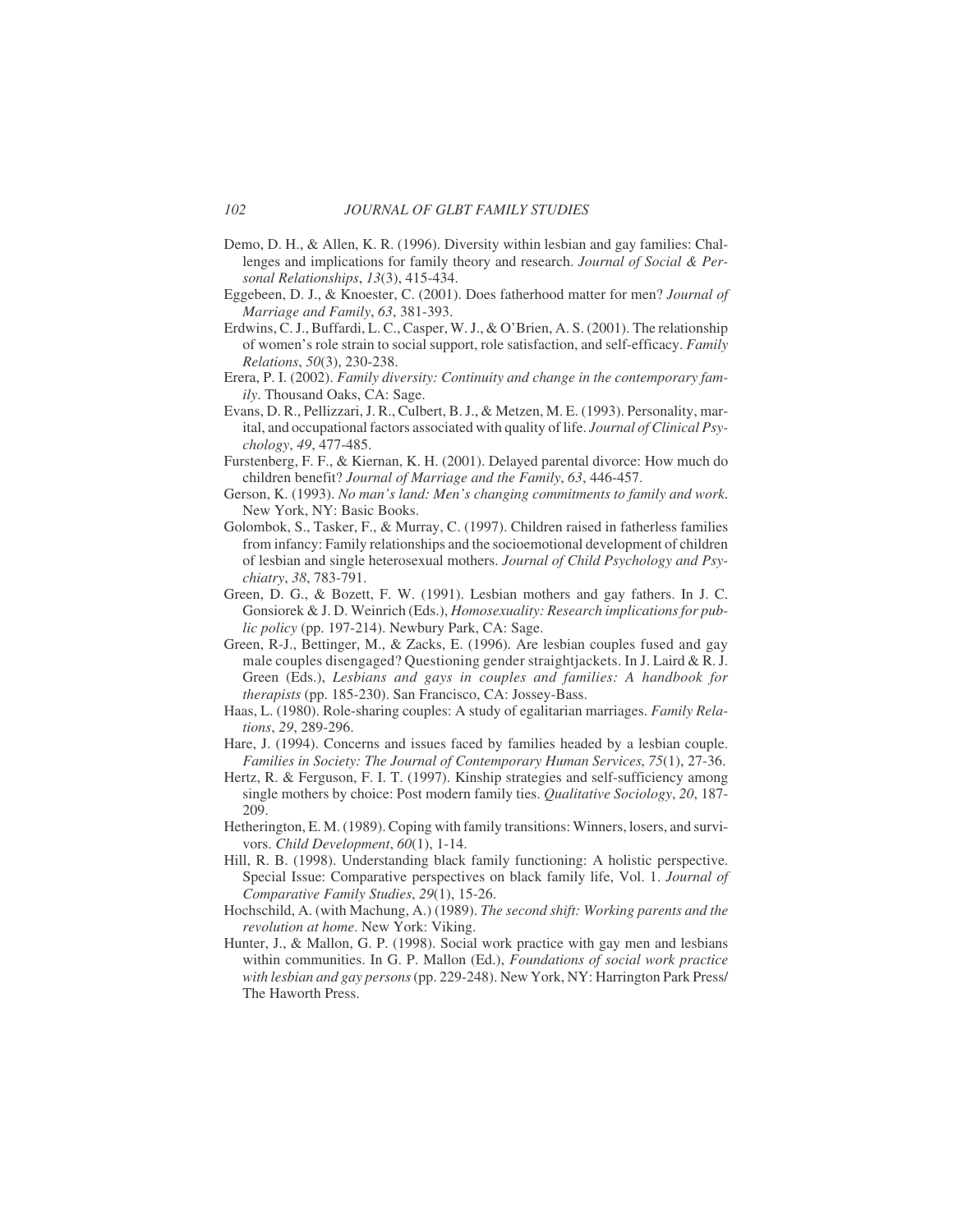- Katz, R. (1991). Marital status and well being: A comparison of widowed, divorced and married mothers in Israel. *Journal of Divorce and Remarriage*, *14*, 203-218.
- Laird, J. (1993). Lesbian and gay families. In F. Walsh (Ed.), *Normal family processes* (2nd ed.). (pp. 282-328). New York, NY: Guilford.
- Lewin, E. (1993). *Lesbian mothers: Accounts of gender in American culture*. Ithaca, NY: Cornell University Press.
- Linn, R. (1991). Mature unwed mothers in Israel: Socio-moral and psychological dilemmas. *Lifestyles: Family and Economic Issues*, *12* (2), 145-170.
- Ludtke, M. (1997). *On our own: Unmarried motherhood in America*. Berkeley, CA: University of California Press.
- Mannis, V. S. (1999). Single mothers by choice. *Family Relations*, *48*, 121-128.
- Mattes, J. (1994). *Single mothers by choice*. New York, NY: Times Books.
- McLanahan, S., & Sandefur, G. (1994). *Growing up with a single parent*. Cambridge, MA: Harvard University Press.
- Miller, N. (1992). *Single parents by choice: A growing trend in family life*. New York, NY: Plenum Press.
- Pakizegi, B. (1990). Emerging family forms: Single mothers by choice: Demographic and psychosocial variables. *Maternal-Child Nursing Journal*, *19*, 1-19.
- Patterson, C. J. (1992). Children of lesbian and gay parents. *Child Development*, *63*, 1025-1042.
- Patterson, C. J. (1996). Lesbian and gay parents and their children. In R. C. Savin-Williams & K. M. Cohen (Eds.), *The lives of lesbians, gays, and bisexuals: Children to adults* (pp. 274-304). Ft Worth, TX: Harcourt Brace College.
- Patterson, C. J. (2000). Family relationships of lesbian and gay men. *Journal of Marriage and the Family*, *62*, 1052-1069.
- Patterson, C. J., & Chan, R. W. (1999). Families headed by lesbian and gay parents. In M. E. Lamb (Ed.), *Parenting and child development in "nontraditional" families* (pp. 191-219). Mahwah, NJ: Lawrence Erlbaum Associates.
- Peplau, L. A., & Cochran, S. D. (1990). A relationship perspective on homosexuality. In D. P. McWhirter, S. A. Sanders, & J. M. Reinisch (Eds.), *Homosexuality/heterosexuality: Concepts of sexual orientation.* New York: Oxford University Press.
- Peplau, L. A., Veniegas, R. C. & Campbell, S. M. (1996). Gay and lesbian relationships. In R. C. Savin-Williams & K. M. Cohen (Eds.), *The lives of lesbians, gays, and bisexuals: Children to adults*. New York, NY: Harcourt Brace.
- Pina, D., & Bengston, V. (1993). The division of household labor and wives' happiness: Ideology, employment, and perceptions of support. *Journal of Marriage and the Family*, *55*, 901-912.
- Renvoize, J. (1985). *Going solo: Single mothers by choice*. London: Routledge & Kegan Paul.
- Riessman, C. K. (1990). *Divorce talk: Women and men make sense of personal relationships*. New Brunswick, NJ: Rutgers University Press.
- Sbordone, A. J. (1993). *Gay men choosing fatherhood*. Unpublished doctoral dissertation. New York, NY: City University of New York.
- Segal-Engelchin, D. (2001). *Single mothers by choice: The contribution of their fear of heterosexual intimacy and their hardiness to an explanation of their quality of life*. Unpublished doctoral dissertation. Tel-Aviv: University of Tel-Aviv (Hebrew).